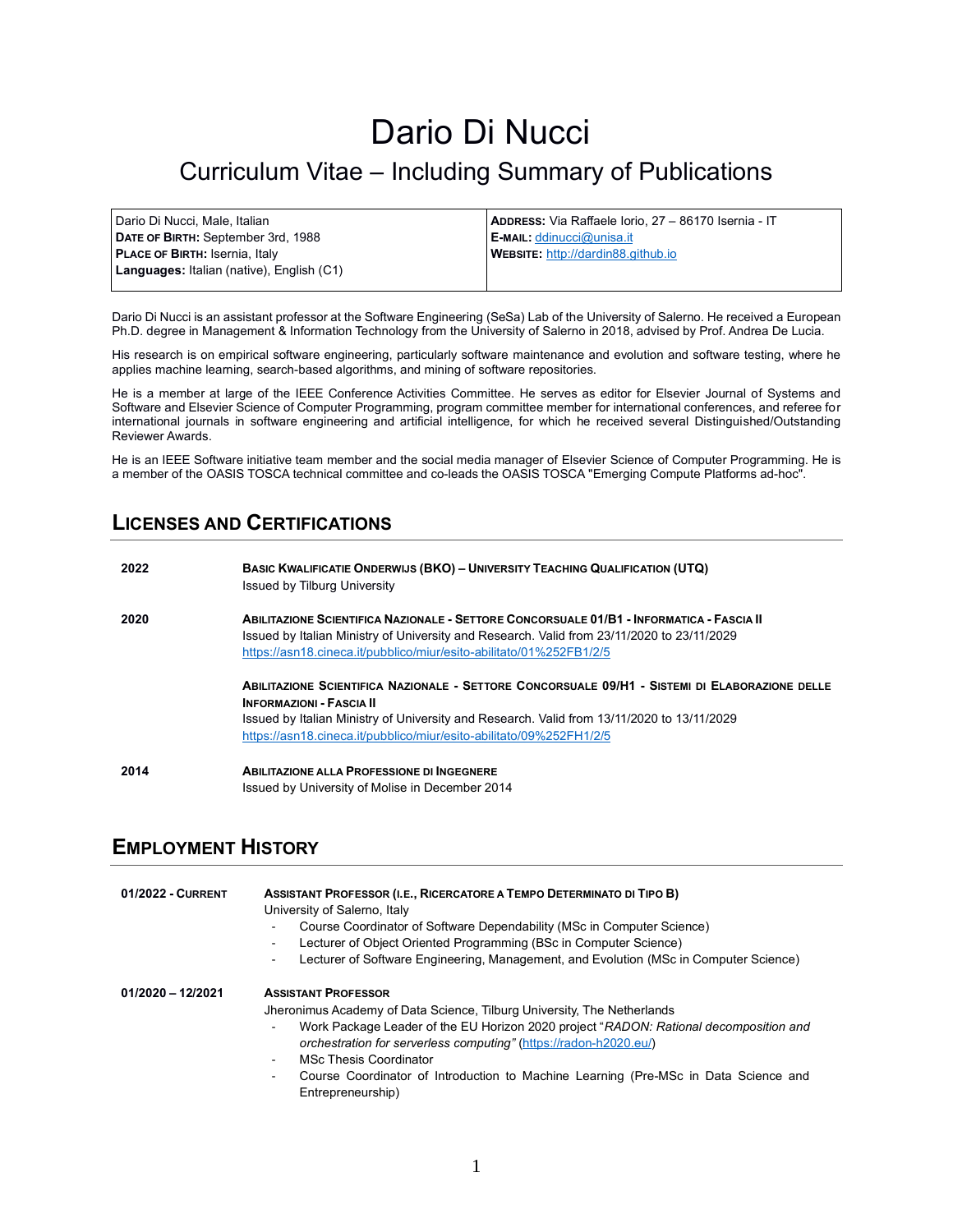|                     | Lecturer of Data Engineering (MSc in Data Science and Entrepreneurship)<br>Lecturer of Statistics (BSc in Data Science) |
|---------------------|-------------------------------------------------------------------------------------------------------------------------|
| $01/2018 - 12/2019$ | <b>POST-DOCTORAL RESEARCHER</b><br>Vrije Universiteit Brussel, Belgium                                                  |
|                     | Researcher in the FWO EOS project "SECO-ASSIST: Automated Assistance for Developing                                     |
|                     | Software in Ecosystems of the Future" (https://secoassist.github.jo/)                                                   |
|                     | Researcher in the Innoviris TeampUP project "INTIMALS INTelligent Modernisation Assistance<br>۰                         |
|                     | for Legacy Software" (http://soft.vub.ac.be/intimals/)                                                                  |
|                     | Lecturer of Capita Selecta of Software Engineering (MSc in Computer Science)<br>$\overline{\phantom{a}}$                |
| 12/2014 - 03/2018   | <b>PH.D. STUDENT IN MANAGEMENT &amp; INFORMATION TECHNOLOGY</b>                                                         |
|                     | University of Salerno, Italy                                                                                            |
|                     | Fully funded by University of Salerno. Advisor: Prof. Andrea De Lucia                                                   |

## **EDUCATION**

| 12/2014 - 03/2018                          | DOCTOR OF PHILOSOPHY (PH.D.) IN MANAGEMENT & INFORMATION TECHNOLOGY<br>University of Salerno, Italy<br>Fully funded by University of Salerno<br>Dissertation: "Methods and Tools for Focusing and Prioritizing the Testing Effort"<br>Promotor: Prof. Andrea De Lucia |
|--------------------------------------------|-----------------------------------------------------------------------------------------------------------------------------------------------------------------------------------------------------------------------------------------------------------------------|
| 06/2017                                    | 13 <sup>TH</sup> INTERNATIONAL SUMMER SCHOOL ON SOFTWARE ENGINEERING (ISSSE)<br>University of Salerno, Italy                                                                                                                                                          |
| $03/2017 - 05/2017$<br>$05/2016 - 07/2016$ | <b>VISITING STUDENT</b><br>Delft University of Technology, The Netherlands<br>Advisor: Prof. Andy Zaidman                                                                                                                                                             |
| 06/2016                                    | 12 <sup>TH</sup> INTERNATIONAL SUMMER SCHOOL ON SOFTWARE ENGINEERING (ISSSE)<br>University of Salerno, Italy                                                                                                                                                          |
| 09/2015                                    | <b>INTERNATIONAL SUMMER SCHOOL ON SOFTWARE ENGINEERING (SE SCHOOL@UNIBZ 2015)</b><br>Free University of Bolzano, Italy                                                                                                                                                |
| 03/2013                                    | <b>ERASMUS IP HUMAN-MACHINE INTERACTION</b><br>Reims, France                                                                                                                                                                                                          |
| 10/2011 - 09/2014                          | <b>MASTER'S DEGREE (M.SC.) IN COMPUTER SCIENCE</b><br>University of Salerno, Italy<br>110/110 cum laude<br>Dissertation: "A defect prediction model based on relationships between developers and modified files"<br>Promotor: Prof. Andrea De Lucia                  |
| 10/2007 - 05/2011                          | BACHELOR'S DEGREE (B.SC.) IN COMPUTER SCIENCE<br>University of Molise, Italy<br>110/110 cum laude<br>Dissertation: "Applications of mathematical models to semantic research"<br>Promotor: Prof. Giovanni Capobianco                                                  |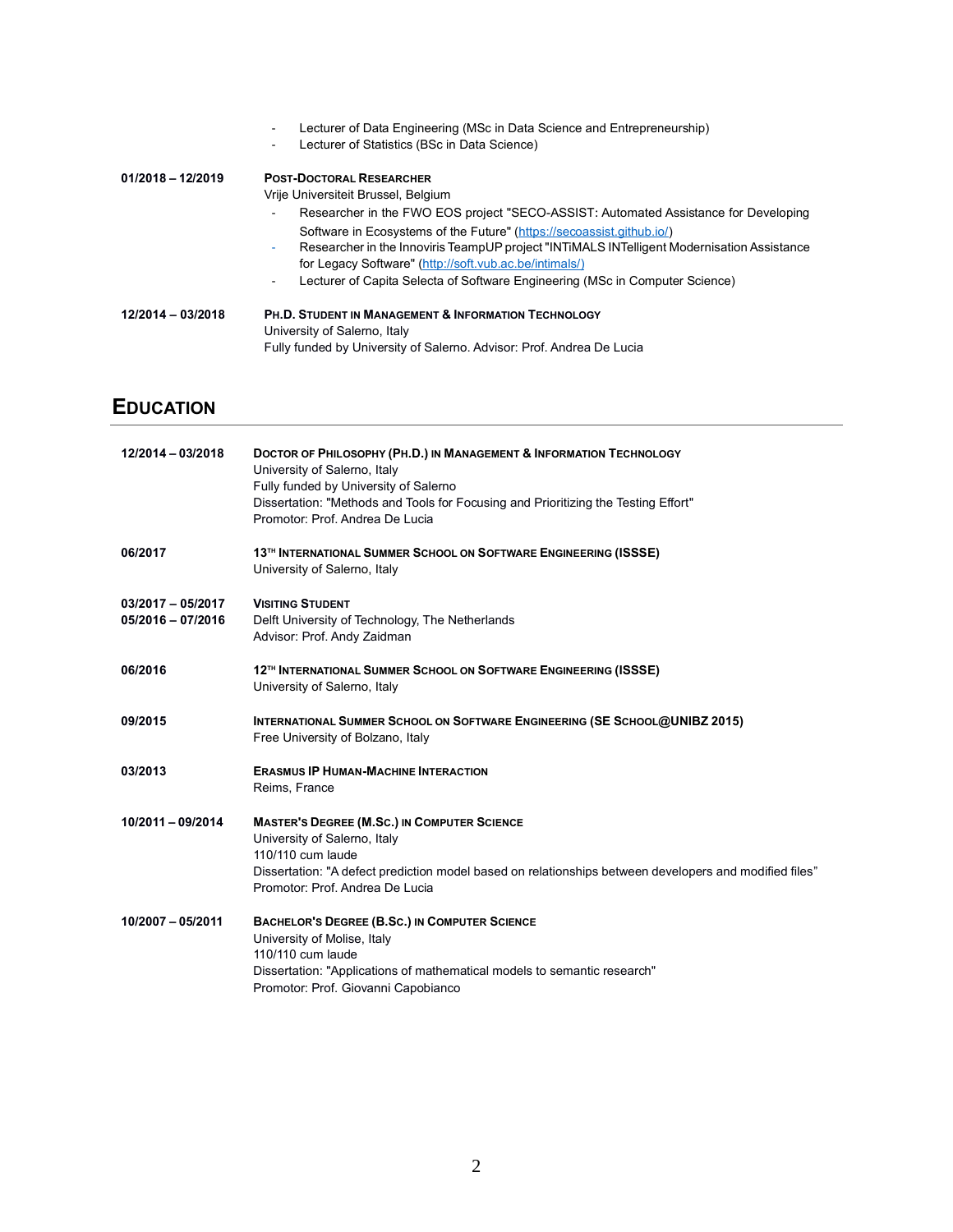## **TEACHING**

**SOFTWARE DEPENDABILITY** (mandatory course of the Master's in Computer Science) University of Salerno, Italy Course coordinator: Spring 2023

**OBJECT ORIENTED PROGRAMMING** (mandatory course of the Bachelor's in Computer Science) University of Salerno, Italy Course coordinator: Autumn 2022

**SOFTWARE ENGINEERING, MANAGEMENT, AND EVOLUTION** (mandatory course of the Master's in Computer Science) University of Salerno, Italy Lecturer (course coordinator: Prof. Andrea De Lucia) - Spring 2022

**SOFTWARE DEPENDABILITY** (mandatory course of the Master's in Computer Science) University of Salerno, Italy Lecturer (course coordinator: Dr. Fabio Palomba) - Spring 2022

**INTRODUCTION TO MACHINE LEARNING** (mandatory course of the Pre-Master's in Data Science and Entrepreneurship) Jheronimus Academy of Data Science, (Tilburg University, Eindhoven University of Technology), The Netherlands Course coordinator - Spring 2021 Lecturer (course coordinator: Prof. Damian A. Tamburri) - Spring 2020

**DATA ENGINEERING** (mandatory course of the Master's in Data Science and Entrepreneurship) Jheronimus Academy of Data Science, (Tilburg University, Eindhoven University of Technology), The Netherlands Lecturer (course coordinator: Prof. Damian A. Tamburri) - Fall 2021, Fall 2020

**DATA STATISTICS** (mandatory course of the Bachelor's in Data Science) Tilburg University, Eindhoven University of Technology, The Netherlands Lecturer (course coordinator: Prof. Maurits C. Kaptein) - Fall 2019

**CAPITA SELECTA OF SOFTWARE ENGINEERING** (elective course of the Master's in Computer Science) Vrije Universiteit Brussel, Belgium Lecturer (course coordinator: Prof. Coen De Roover) - 2019-2020, 2018-2019 - annual course

**SOFTWARE ENGINEERING, MANAGEMENT AND EVOLUTION** (mandatory course of the Master's in Computer Science) University of Salerno, Italy Teaching assistant (course coordinator: Prof. Andrea De Lucia) - Spring 2017, Spring 2016

**SOFTWARE ENGINEERING** (mandatory course of the Bachelor's in Computer Science) University of Salerno, Italy Teaching assistant (course coordinator: Prof. Andrea De Lucia) - Fall 2016, Fall 2015

**WEB DEVELOPMENT** (mandatory course in the Bachelor's in Computer Science) University of Salerno, Italy Teaching assistant - Fall 2016

**PROGRAMMING I** (mandatory course in the Bachelor's in Computer Science) University of Salerno, Italy Teaching assistant - Fall 2016 (course coordinator: Prof. Riccardo Di Stasi), Fall 2015 (course coordinator: Prof. Enrico Fischetti)

**SOFTWARE ENGINEERING: MAINTENANCE AND TESTING** (mandatory course of the Master's in Computer Science) University of Salerno, Italy Teaching assistant (course coordinator: Prof. Andrea De Lucia) - Fall 2015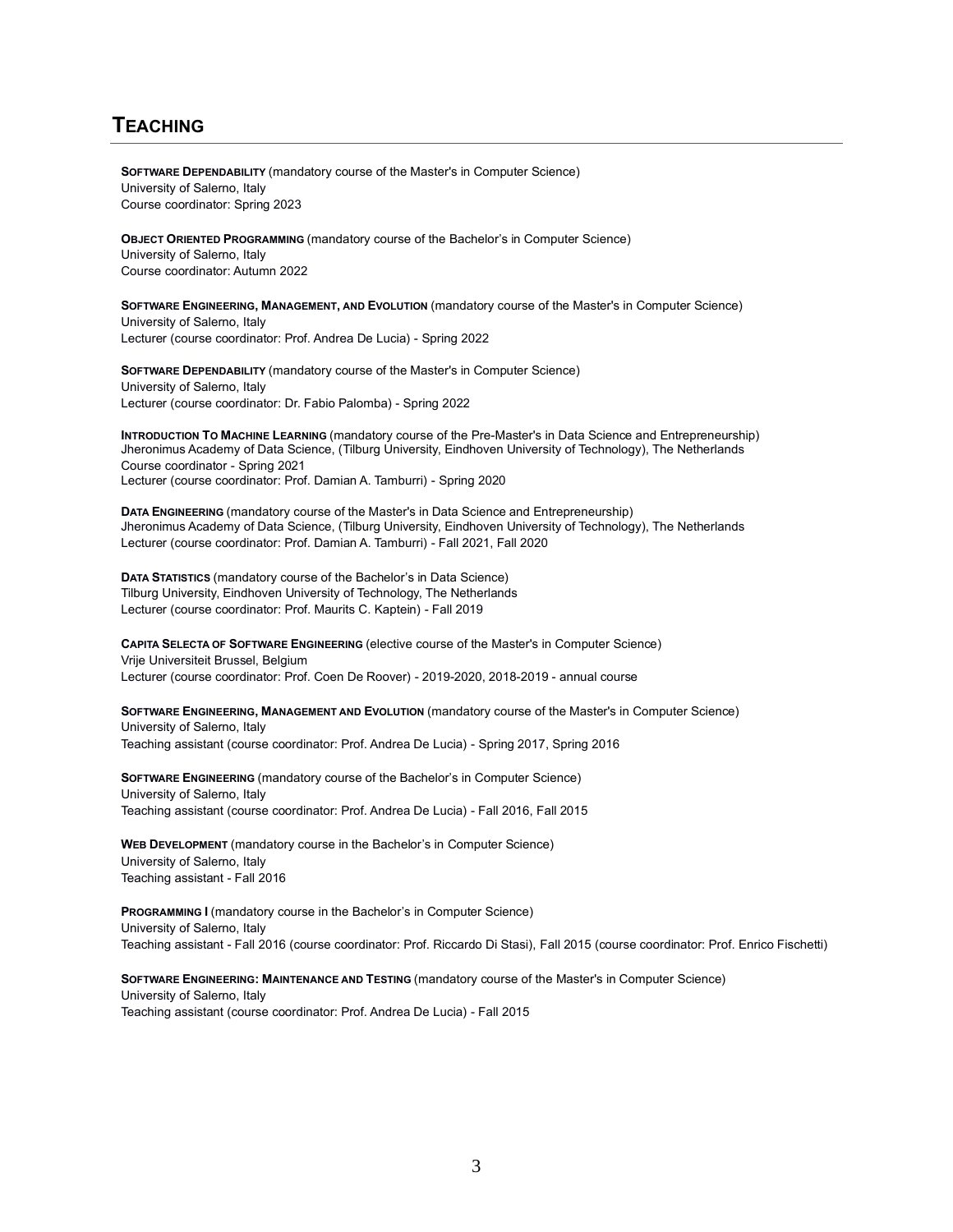## **SUPERVISION**

## **SUPERVISION OF PH.D. THESES**

| 2020 | [PT1] AN AUTOMATED DELTA-DEBUGGING APPROACH TO RESILIENCE TESTING OF ACTOR SYSTEMS THROUGH<br><b>FAULT INJECTION</b>                                                                          |
|------|-----------------------------------------------------------------------------------------------------------------------------------------------------------------------------------------------|
|      | Jonas De Bleser - Ph.D. in Computer Science - Promotor: Prof. Coen De Roover                                                                                                                  |
|      | <b>SUPERVISION OF MASTER'S THESES</b>                                                                                                                                                         |
|      |                                                                                                                                                                                               |
| 2022 | [MT16] DETECTING ROAD SURFACE ANOMALIES USING MULTIMODAL MACHINE LEARNING<br>Joël Luijmes - M.Sc. in Data Science and Entrepreneurship - Promotor: Dr. Willem-Jan van den Heuvel              |
|      | [MT15] ON THE USE OF AUTOMATIC CLASSIFICATION FOR BUG TRIAGING IN INDUSTRY<br>Christos Kitsanelis - M.Sc. in Computer Science and Engineering - Promotor: Dr. Eleni Constantinou              |
|      | [MT14] DUTCH TEXT GENERATION TO COMBAT CLASS IMBALANCE<br>Ellen Mans - M.Sc. in Data Science and Entrepreneurship - Promotor: Dr. Dario Di Nucci                                              |
| 2021 | [MT13] ENRICHING A POINTS-OF-INTEREST DATASET BY APPLYING LOCATION EXTRACTION AND WEBSITE<br><b>CLASSIFICATION ON SCRAPED BUSINESS WEBSITES</b>                                               |
|      | Paulo Rijnberg – M.Sc. in Data Science and Entrepreneurship – Promotor: Dr. Daan Kolkman                                                                                                      |
|      | [MT12] TOWARD FURTHER AUTOMATION OF WEAK SUPERVISION - A TEXT CLASSIFICATION CASE STUDY<br>Christos Papasimos - M.Sc. in Data Science and Entrepreneurship - Promotor: Dr. Damian A. Tamburri |
|      | [MT11] VARIATIONAL TASK ENCODERS FOR MODEL-AGNOSTIC META-LEARNING WITH UNCERTAINTY OVER TASK<br><b>DISTRIBUTIONS</b>                                                                          |
|      | Luuk Schagen – M.Sc. in Data Science and Entrepreneurship – Promotor: Dr. Joaquin Vanschoren                                                                                                  |
|      | [MT10] PREDICTING REVENUE OF COMMERCIAL CLIENTS OF A DUTCH FINANCIAL INSTITUTION USING MACHINE<br><b>LEARNING</b>                                                                             |
|      | Jens van de Zande – M.Sc. in Data Science and Entrepreneurship – Promotor. Dr. Dario Di Nucci                                                                                                 |
|      | [MT9] PREDICTING SECURITY-RELEVANT COMMITS WITH STATIC CODE ANALYZERS                                                                                                                         |
|      | Therese Fehrer - M.Sc. in Data Science and Entrepreneurship - Promotor: Dr. Damian A. Tamburri                                                                                                |
| 2020 | [MT8] SOURCE CODE MEASUREMENTS FOR MACHINE LEARNING-BASED SMELL DETECTION IN INFRASTRUCTURE<br>AS CODE: A TOSCA CASE-STUDY                                                                    |
|      | Chiel van Asseldonk - M.Sc. in Data Science and Entrepreneurship - Promotor: Prof. Damian A. Tamburri                                                                                         |
|      | [MT7] MEASURING COMPETITIVENESS BASED ON INSTAGRAM FOLLOWER COMMUNICATION<br>Niels van Gorsel – M.Sc. in Data Science and Entrepreneurship – Promotor: Prof. Shantanu Mullick                 |
|      | <b>IMT61 HEURISTIC-GUIDED RESILIENCE TESTING OF PERSISTENT ACTOR IMPLEMENTATIONS</b><br>Patrick Muriuki Gakuo - M.Sc. in Computer Science - Promotor: Prof. Coen De Roover                    |
| 2016 | [MT5] CHECKAPP: A TOOL FOR MONITORING JAVA APPLICATION PERFORMANCE<br>Elisa D'Eugenio – M.Sc. in Computer Science – Promotor: Prof. Andrea De Lucia                                           |
|      | [MT4] PETRA: A POWER ESTIMATION TOOL FOR ANDROID APPLICATIONS<br>Antonio Prota - M.Sc. in Computer Science - Promotor: Prof. Andrea De Lucia                                                  |
| 2015 | [MT3] DEVELOPMENT AND COMPARISON OF NOVEL TECHNIQUES FOR SEARCH BASED TEST DATA GENERATION<br>Giovanni Grano - M.Sc. in Computer Science - Promotor: Prof. Andrea De Lucia                    |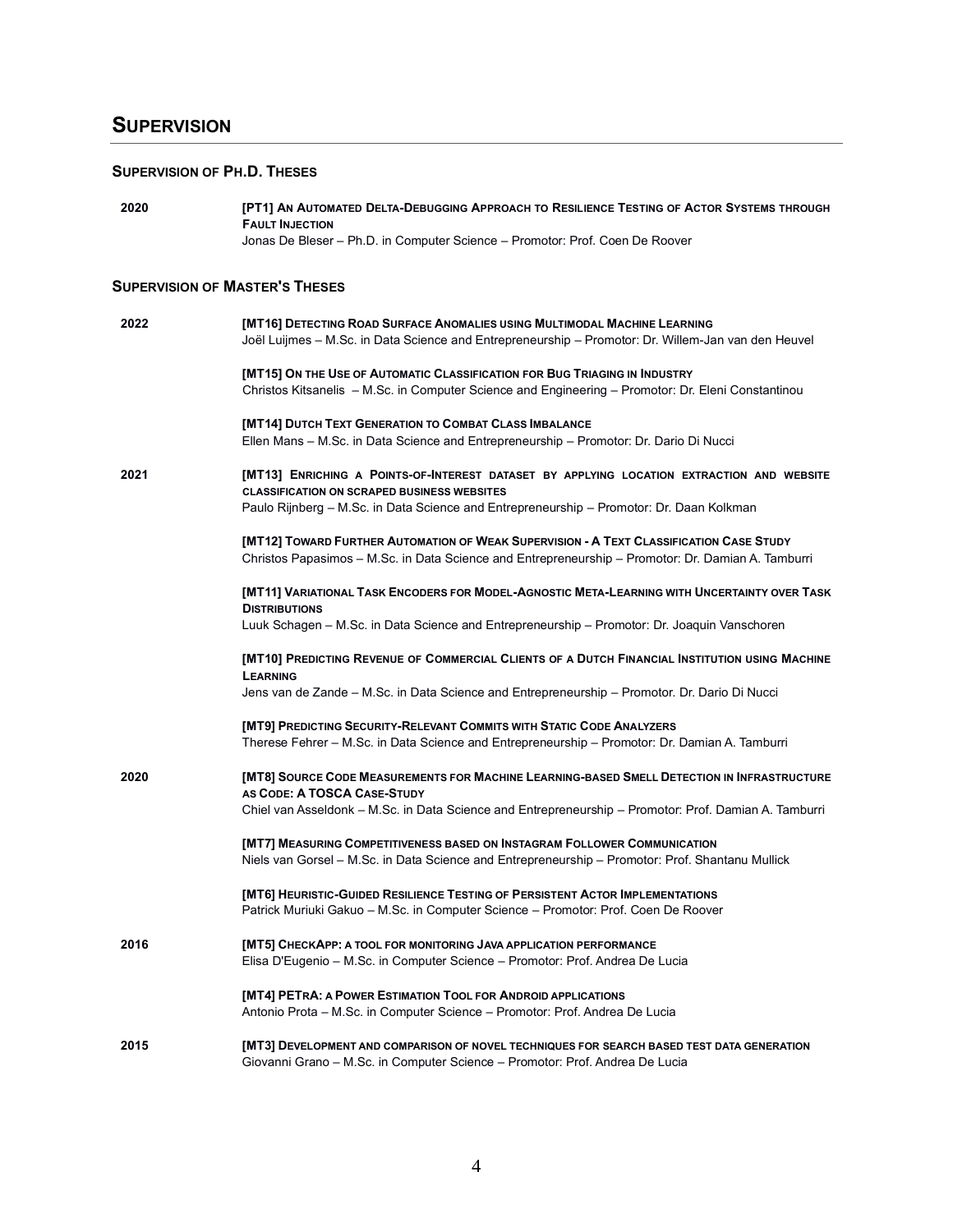**[MT2] DESIGN AND DEVELOPMENT OF A TOOL FOR THE AUTOMATIC GENERATION OF TEST CASES** Simone Scalabrino – M.Sc. in Computer Science – Promotor: Prof. Andrea De Lucia

## **[MT1] A COMBINED MODEL FOR THE PREDICTION OF DEFECTS**

Giuseppe De Rosa – M.Sc. in Computer Science – Promotor: Prof. Andrea De Lucia

## **SUPERVISION OF BACHELOR'S THESES**

| 2017 | <b>[BT9] DESIGN AND DEVELOPMENT OF METHODS FOR TEST CASE MINIMIZATION</b>                                        |
|------|------------------------------------------------------------------------------------------------------------------|
|      | Francesco De Feo - B.Sc. in Computer Science - Promotor: Prof. Andrea De Lucia                                   |
|      | [BT8] DESIGN AND DEVELOPMENT OF METHODS FOR TEST CASE PRIORITIZATION                                             |
|      | Giuseppe Sessa - B.Sc. in Computer Science - Promotor: Prof. Andrea De Lucia                                     |
|      | <b>[BT7] DESIGN AND DEVELOPMENT OF A PLUGIN FOR OPTIMIZING REGRESSION TESTING</b>                                |
|      | Gerardo Della Monica - B.Sc. in Computer Science - Promotor: Prof. Andrea De Lucia                               |
|      | [BT6] DESIGN AND DEVELOPMENT OF A PLUGIN FOR THE DETECTION OF ENERGY DEFECTS OF MOBILE<br><b>APPLICATIONS</b>    |
|      | Sara Zaino – B.Sc. in Computer Science – Promotor: Prof. Andrea De Lucia                                         |
|      | [BT5] DESIGN AND DEVELOPMENT OF A DEFECT PREDICTION TOOL                                                         |
|      | Giuseppina Tufano – B.Sc. in Computer Science – Promotor: Prof. Andrea De Lucia                                  |
|      | [BT4] DEVELOPMENT OF A SOFTWARE ENERGY ESTIMATION METHODOLOGY IN AN INTEGRATED DEVELOPMENT<br><b>ENVIRONMENT</b> |
|      | Roberto Contaldo – B.Sc. in Computer Science – Promotor: Prof. Andrea De Lucia                                   |
|      | [BT3] DESIGN AND DEVELOPMENT OF A DEFECT PREDICTION TOOL BY USING CROSS-PROJECT TECHNIQUES                       |
|      | Pasquale Martiniello – B.Sc. in Computer Science – Advisor: Prof. Andrea De Lucia                                |
| 2016 | [BT2] TRIO: A TOOL FOR REGRESSION TESTING OPTIMIZATION                                                           |
|      | Antonio Luca D'Avanzo – B.Sc. in Computer Science – Promotor: Prof. Andrea De Lucia                              |
|      | [BT1] DESIGN AND DEVELOPMENT OF A DEFECT PREDICTION TOOL                                                         |
|      | Fabiano Pecorelli - B.Sc. in Computer Science - Promotor: Prof. Andrea De Lucia                                  |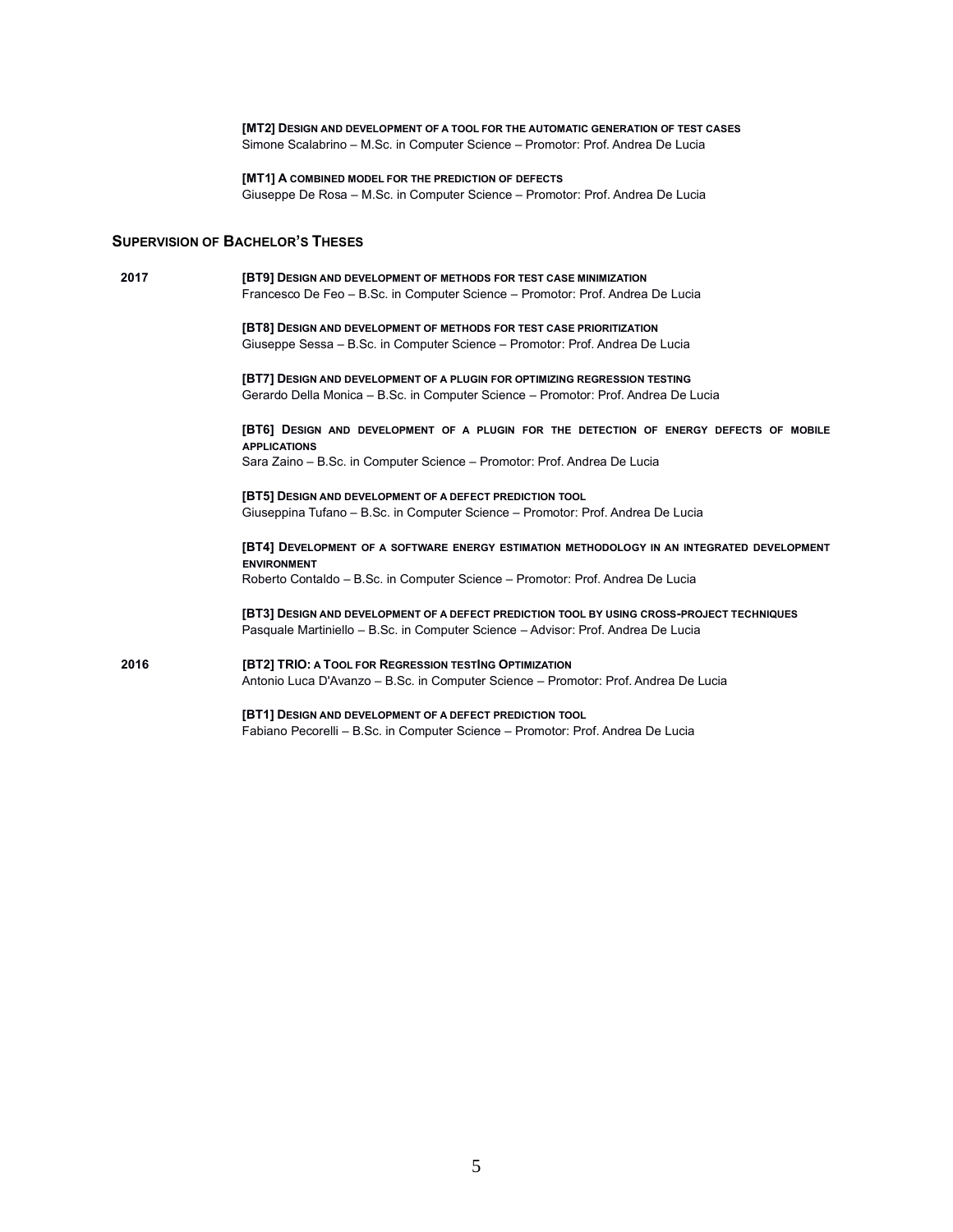## **ACADEMIC RECORD**

Journal Articles: 16 Conference Papers: 14 (main track), 7 (tool demonstration track), 6 (miscellaneous tracks) Workshop Papers: 9

Citations: 1259 on Google Scholar, h-index: 20[, https://scholar.google.it/citations?user=YJqcbnIAAAAJ](https://scholar.google.it/citations?user=YJqcbnIAAAAJ) 841 on Scopus, h-index: 16, <https://www.scopus.com/authid/detail.uri?authorId=57016777600>

## **JOURNAL PAPERS**

#### **[J16] THE MAKING OF ACCESSIBLE ANDROID APPLICATIONS: AN EMPIRICAL STUDY ON THE STATE OF THE PRACTICE**

M. Di Gregorio, D. Di Nucci, F. Palomba, G. Vitiello Springer Empirical Software Engineering (EMSE), 2022, 40 pages, In press

#### **[J15] GO SERVERLESS WITH RADON! A PRACTICAL DEVOPS EXPERIENCE REPORT**

S. Dalla Palma, G. Catolino, D. Di Nucci, D. A Tamburri, W.-J. van den Heuvel IEEE Software, 2022, 6 pages, In press

## **[J14] SOFTWARE ENGINEERING FOR QUANTUM PROGRAMMING: HOW FAR ARE WE?**

M. De Stefano, F. Pecorelli, D. Di Nucci, F. Palomba, A. De Lucia Elsevier Journal of Systems and Software (JSS), 2022, Volume 190, 15 pages

### [J13] THE DO'S AND DON'TS OF INFRASTRUCTURE CODE: A SYSTEMATIC GREY LITERATURE REVIEW

I. Kumara, M. Garriga, A. U. Romeu, F. Palomba, D. Di Nucci, D. A. Tamburri, W.-J. van den Heuvel Elsevier Information and Software Technology (INFSOFT), 2021, Volume 137, 20 pages.

### [J12] ADAPTIVE SELECTION OF CLASSIFIERS FOR BUG PREDICTION: A LARGE-SCALE EMPIRICAL ANALYSIS OF ITS PERFORMANCES AND **A BENCHMARK STUDY**

F. Pecorelli, D. Di Nucci Elsevier Science of Computer Programming (SCICO), 2021, Volume 295, 18 pages

#### [J11] WITHIN-PROJECT DEFECT PREDICTION OF INFRASTRUCTURE-AS-CODE USING PRODUCT AND PROCESS METRICS

S. Dalla Palma, D. Di Nucci, F. Palomba, D. A. Tamburri IEEE Transactions on Software Engineering (TSE), 2021, 18 pages, In press

## **[J10] PRIORITISING SERVER SIDE REACHABILITY VIA INTER-PROCESS CONCOLIC TESTING**

M. Vandercammen, L. Christophe, D. Di Nucci, W. De Meuter, C. De Roover The Art, Science, and Engineering of Programming, 2021, Volume 5, Issue 2, Article 5, 34 pages

## **[J9] ANSIBLEMETRICS: A PYTHON LIBRARY FOR MEASURING INFRASTRUCTURE-AS-CODE BLUEPRINTS IN ANSIBLE** S. Dalla Palma, D. Di Nucci, D. A. Tamburri

SoftwareX, 2020, Volume 12, 6 pages

## **[J8] TOWARD A CATALOG OF SOFTWARE QUALITY METRICS FOR INFRASTRUCTURE CODE**

S. Dalla Palma, D. Di Nucci, F. Palomba, D. A. Tamburri Elsevier Journal of Systems and Software (JSS), 2020, Volume 170, 8 pages, 1-8

### [J7] A LARGE EMPIRICAL ASSESSMENT OF THE ROLE OF DATA BALANCING IN MACHINE-LEARNING-BASED CODE SMELL DETECTION F. Pecorelli, D. Di Nucci, C. De Roover, A. De Lucia Elsevier Journal of Systems and Software (JSS), 2020, Volume 169, 16 pages, 1-16

[J6] SCENTED SINCE THE BEGINNING: ON THE DIFFUSENESS OF TEST SMELLS IN AUTOMATICALLY GENERATED TEST CODE G. Grano, F. Palomba, D. Di Nucci, A. De Lucia, H. Gall Elsevier Journal of Systems and Software (JSS), 2019, Volume 156, 16 pages, 312-327

## [J5] THIRD-PARTY LIBRARIES IN MOBILE APPS WHEN, HOW, AND WHY DEVELOPERS UPDATE THEM

P. Salza, F. Palomba, D. Di Nucci, A. De Lucia, F. Ferrucci Springer Empirical Software Engineering (EMSE), 2019, Volume 25, 37 pages, 2341-2377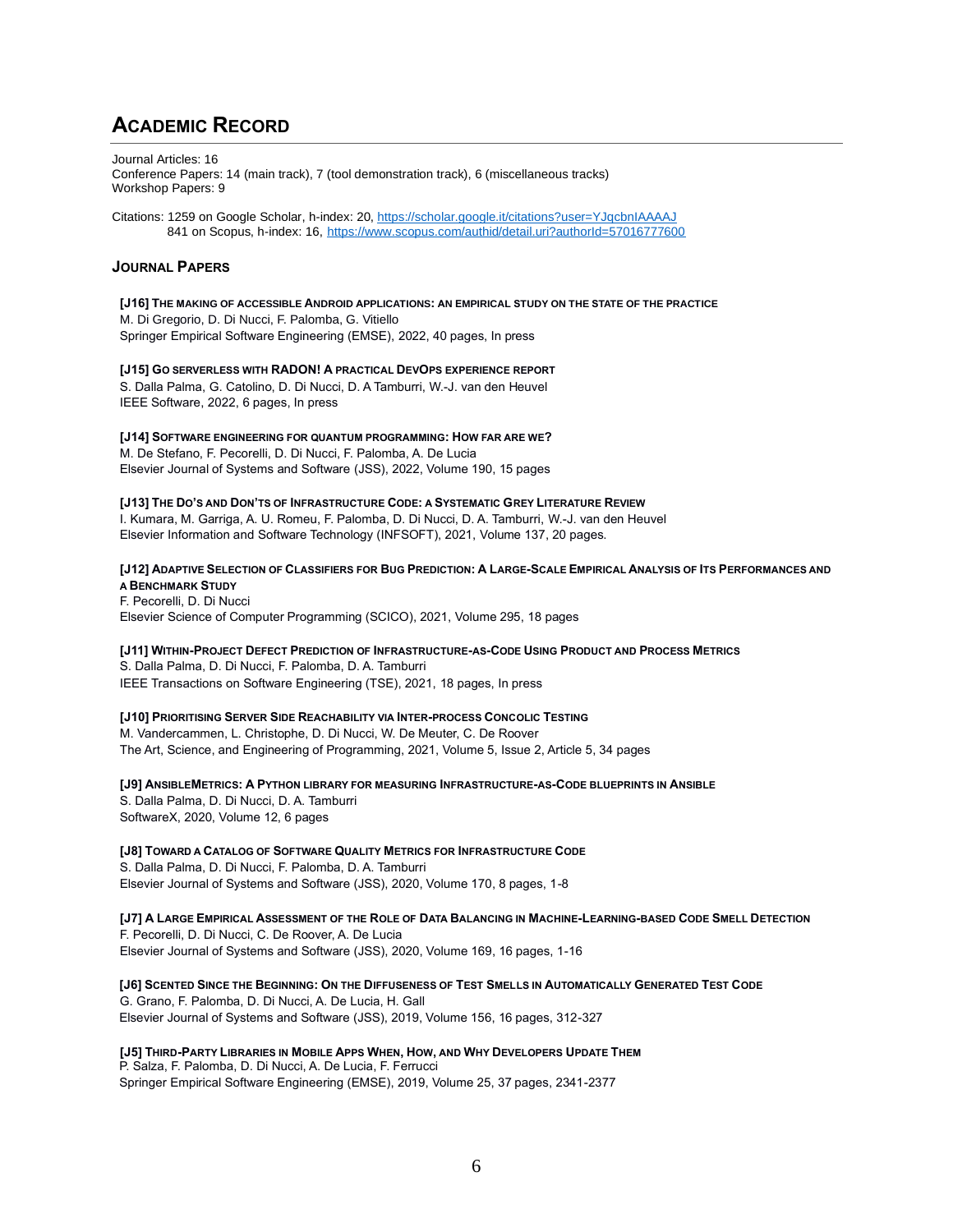#### **[J4] A TEST CASE PRIORITIZATION GENETIC ALGORITHM GUIDED BY THE HYPERVOLUME INDICATOR**

D. Di Nucci, A. Panichella, A. Zaidman, A. De Lucia IEEE Transactions on Software Engineering (TSE), 2019, Volume 46, Issue 6, 674-696

#### **[J3] ON THE IMPACT OF CODE SMELLS ON THE ENERGY CONSUMPTION OF MOBILE APPLICATIONS**

F. Palomba, D. Di Nucci, A. Panichella, A. Zaidman, A. De Lucia Elsevier Information and Software Technology (INFSOFT), 2019, Volume 105, 13 pages, 43-55

#### **[J2] A DEVELOPER CENTERED BUG PREDICTION MODEL**

D. Di Nucci, F. Palomba, G. De Rosa, G. Bavota, R. Oliveto, A. De Lucia IEEE Transactions on Software Engineering (TSE), 2018, Volume 44 Issue 1, 21 pages, 5-24

### **[J1] DYNAMIC SELECTION OF CLASSIFIERS IN BUG PREDICTION: AN ADAPTIVE METHOD**

D. Di Nucci, F. Palomba, R. Oliveto, A. De Lucia IEEE Transactions on Emerging Topics in Computational Intelligence (TETCI), 2017, Volume 1, Issue 3, 11 pages, 202-212

### **CONFERENCE PAPERS, MAIN TRACK**

#### **[C14] EXPLOITING DYNAMIC ANALYSIS FOR ARCHITECTURAL SMELL DETECTION: A PRELIMINARY STUDY** G. Recupito, F. Pecorelli, G. Catolino, S. Moreschini, D. Di Nucci, F. Palomba, D. A. Tamburri 48th Euromicro Conference Series on Software Engineering and Advanced Applications (Euromicro SEAA 2022) Maspalomas, Spain, 2022, 8 pages, to appear

#### **[C13] A MULTIVOCAL LITERATURE REVIEW OF MLOPS TOOLS AND FEATURES**

I. Pigazzini, D. Di Nucci, F. Arcelli Fontana, M. Belotti 48th Euromicro Conference Series on Software Engineering and Advanced Applications (Euromicro SEAA 2022) Maspalomas, Spain, 2022, 8 pages, to appear

#### [C12] A DELTA-DEBUGGING APPROACH TO ASSESSING THE RESILIENCE OF ACTOR PROGRAMS THROUGH RUN-TIME TEST **PERTURBATIONS**

J. De Bleser, D. Di Nucci, C. De Roover 1<sup>st</sup> IEEE/ACM International Conference on Automation of Software Test (AST 2020) Virtual (originally Seoul, South Korea), 2020, 10 pages, 21-30

#### [C11] COMPARING HEURISTIC AND MACHINE LEARNING APPROACHES FOR METRIC-BASED CODE SMELL DETECTION

F. Pecorelli, F. Palomba, D. Di Nucci, A. De Lucia 27<sup>th</sup> IEEE/ACM International Conference on Program Comprehension (ICPC 2019) Montreal, Canada, 2019, 12 pages, 93-104

#### **[C10] CROSS-PROJECT JUST-IN-TIME BUG PREDICTION FOR MOBILE APPS: AN EMPIRICAL ASSESSMENT** G. Catolino, D. Di Nucci, F. Ferrucci

6 th IEEE/ACM International Conference on Mobile Software Engineering and Systems (MOBILESoft 2019) Montreal, Canada, 2019, 12 pages, 99-110

#### **[C9] ASSESSING DIFFUSION AND PERCEPTION OF TEST SMELLS IN SCALA PROJECTS**

J. De Bleser, D. Di Nucci, C. De Roover 16<sup>th</sup> IEEE/ACM International Conference on Mining Software Repositories (MSR 2019) Montreal, Canada, 2019, 11 pages, 457-467

#### **[C8] MINING SCALA FRAMEWORK EXTENSIONS FOR RECOMMENDATION PATTERNS**

Y. Pacheco, J. De Bleser, T. Molderez, D. Di Nucci, W. De Meuter, C. De Roover 26th IEEE International Conference on Software Analysis, Evolution, and Reengineering (SANER 2018) Hangzhou, China, 2019, 10 pages, 514-523

#### **[C7] DO DEVELOPERS UPDATE THIRD-PARTY LIBRARIES IN MOBILE APPS?**

P. Salza, F. Palomba, D. Di Nucci, C. D'Uva, A. De Lucia, F. Ferrucci IEEE/ACM 26<sup>th</sup> International Conference on Program Comprehension (ICPC 2018) Gothenburg, Sweden, 2018, 11 pages, 255-265

#### **[C6] SELF-REPORTED ACTIVITIES OF ANDROID DEVELOPERS**

L. Pascarella, F. Geiger, F. Palomba, D. Di Nucci, I. Malavolta, A. Bacchelli 5<sup>th</sup> IEEE/ACM International Conference on Mobile Software Engineering and Systems (MOBILESoft 2018) Gothenburg, Sweden, 2018, 12 pages, 144-155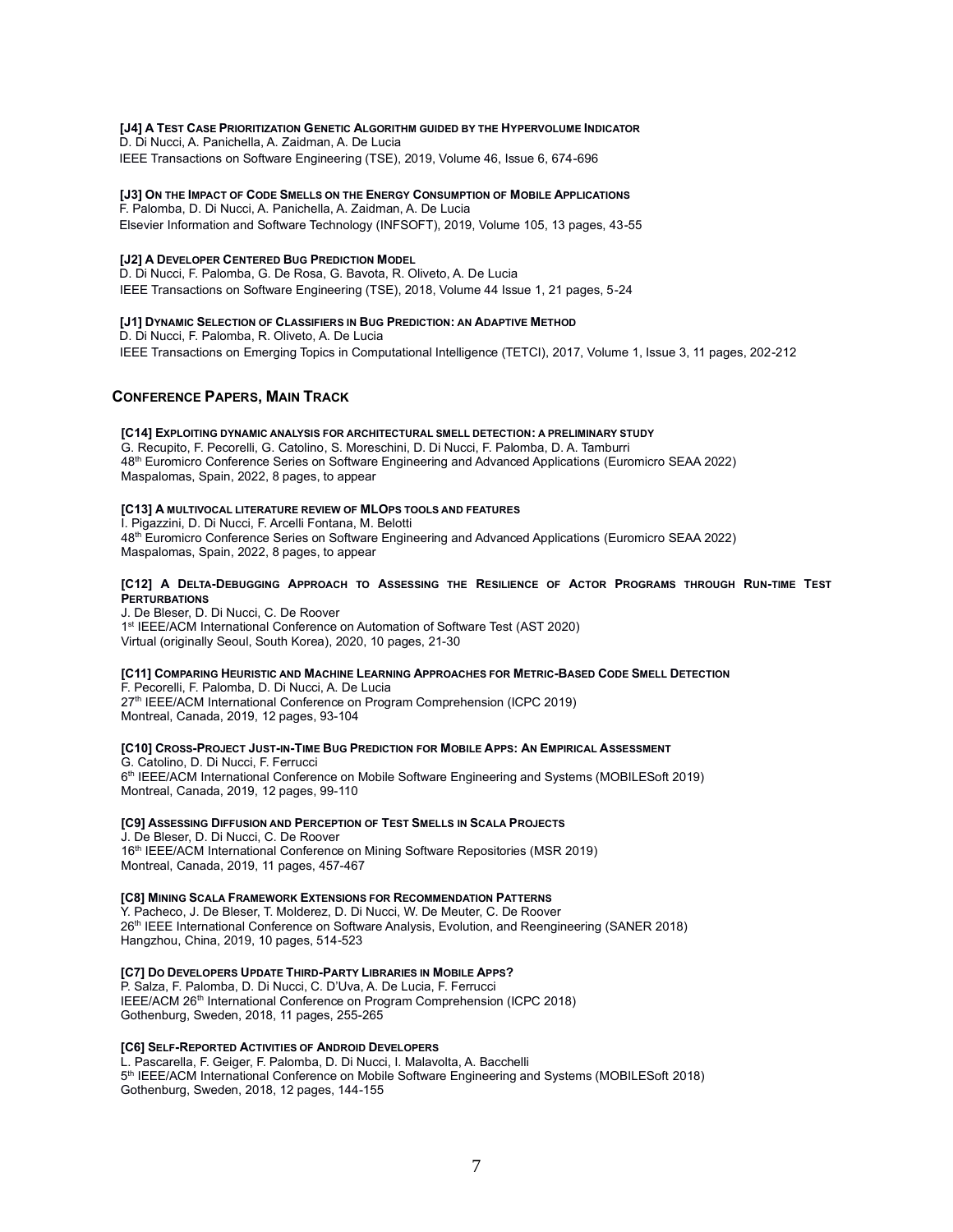## [C5] DETECTING CODE SMELLS USING MACHINE LEARNING TECHNIQUES: ARE WE THERE YET? D. Di Nucci, F. Palomba, D. A. Tamburri, A. Serebrenik, A. De Lucia

25<sup>th</sup> IEEE International Conference on Software Analysis, Evolution, and Reengineering (SANER 2018) Campobasso, Italy, 2018, 10 pages, 612-621

#### [C4] SOFTWARE-BASED ENERGY PROFILING OF ANDROID APPS: SIMPLE, EFFICIENT AND RELIABLE? D. Di Nucci, F. Palomba, A. Prota, A. Panichella, A. Zaidman, A. De Lucia 24th IEEE International Conference on Software Analysis, Evolution, and Reengineering (SANER 2017) Klagenfurt, Austria, 2017, 12 pages, 103-114

#### [C3] SEARCH-BASED TESTING OF PROCEDURAL PROGRAMS: ITERATIVE SINGLE-TARGET OR MULTI-TARGET APPROACH? S. Scalabrino, G. Grano, D. Di Nucci, R. Oliveto, A. De Lucia Symposium on Search-Based Software Engineering (SSBSE 2016) Raleigh, NC, United States, 2016, 15 pages, 64-79

## **[C2] ON THE ROLE OF DEVELOPER'S SCATTERED CHANGES IN BUG PREDICTION** D. Di Nucci, F. Palomba, S. Siravo, G. Bavota, R. Oliveto, A. De Lucia

31<sup>st</sup> IEEE International Conference on Software Maintenance and Evolution (ICSME 2015) Bremen, Germany, 2015, 10 pages, 241-250

## **[C1] HYPERVOLUME-BASED SEARCH FOR TEST CASE PRIORITIZATION**

D. Di Nucci, A. Panichella, A. Zaidman, A. De Lucia Symposium on Search-Based Software Engineering (SSBSE 2015) Bergamo, Italy, 2015, 15 pages, 157-172

## **CONFERENCE PAPERS, TOOL DEMONSTRATIONS TRACK**

## **[D7] REFACTORING ANDROID-SPECIFIC ENERGY SMELLS: A PLUGIN FOR ANDROID STUDIO**

E. Iannone, F. Pecorelli, D. Di Nucci, F. Palomba, A. De Lucia IEEE/ACM 28<sup>th</sup> International Conference on Program Comprehension (ICPC 2020) Virtual (originally Seoul, South Korea), 2020, 5 pages, 451-455

## **[D6] SOCRATES - SCALA RADAR FOR TEST SMELLS**

J. De Bleser, D. Di Nucci, C. De Roover 10<sup>th</sup> ACM SIGPLAN Scala Symposium (SCALA 2019) London, United Kingdom, 2019, 5 pages, 22-26

## **[D5] OCELOT: A SEARCH-BASED TEST-DATA GENERATION TOOL FOR C**

S. Scalabrino, G. Grano, D. Di Nucci, M. Guerra, A. De Lucia, H. Gall, R. Oliveto 33<sup>rd</sup> IEEE/ACM International Conference on Automated Software Engineering (ASE 2018) Montpellier, France, 2018, 4 pages, 868-871

## **[D4] A GRAPH-BASED DATASET OF COMMIT HISTORY OF REAL-WORLD ANDROID APPS**

F. Geiger, I. Malavolta, L. Pascarella, F. Palomba, D. Di Nucci, A. Bacchelli IEEE/ACM 15th International Conference on Mining Software Repositories (MSR 2018) Gothenburg, Sweden, 2018, 5 pages, 30-33

## [D3] PETRA: A SOFTWARE-BASED TOOL FOR ESTIMATING THE ENERGY PROFILE OF ANDROID APPLICATIONS

D. Di Nucci, F. Palomba, A. Prota, A. Panichella, A. Zaidman, A. De Lucia 39<sup>th</sup> IEEE/ACM International Conference on Software Engineering (ICSE 2017) Buenos Aires, Argentina, 2017, 4 pages, 3-6

**[D2] LIGHTWEIGHT DETECTION OF ANDROID-SPECIFIC CODE SMELLS: THE ADOCTOR PROJECT** F. Palomba, D. Di Nucci, A. Panichella, A. Zaidman, A. De Lucia

24<sup>th</sup> IEEE International Conference on Software Analysis, Evolution, and Reengineering (SANER 2017) Klagenfurt, Austria, 2017, 5 pages, 487-491

## **[D1] LANDFILL: AN OPEN DATASET OF CODE SMELLS WITH PUBLIC EVALUATION**

F. Palomba, D. Di Nucci, M. Tufano, G. Bavota, R. Oliveto, D. Poshyvanyk, A. De Lucia IEEE/ACM 12<sup>th</sup> Working Conference on Mining Software Repositories (MSR 2015) Florence, Italy, 2015, 4 pages, 482-485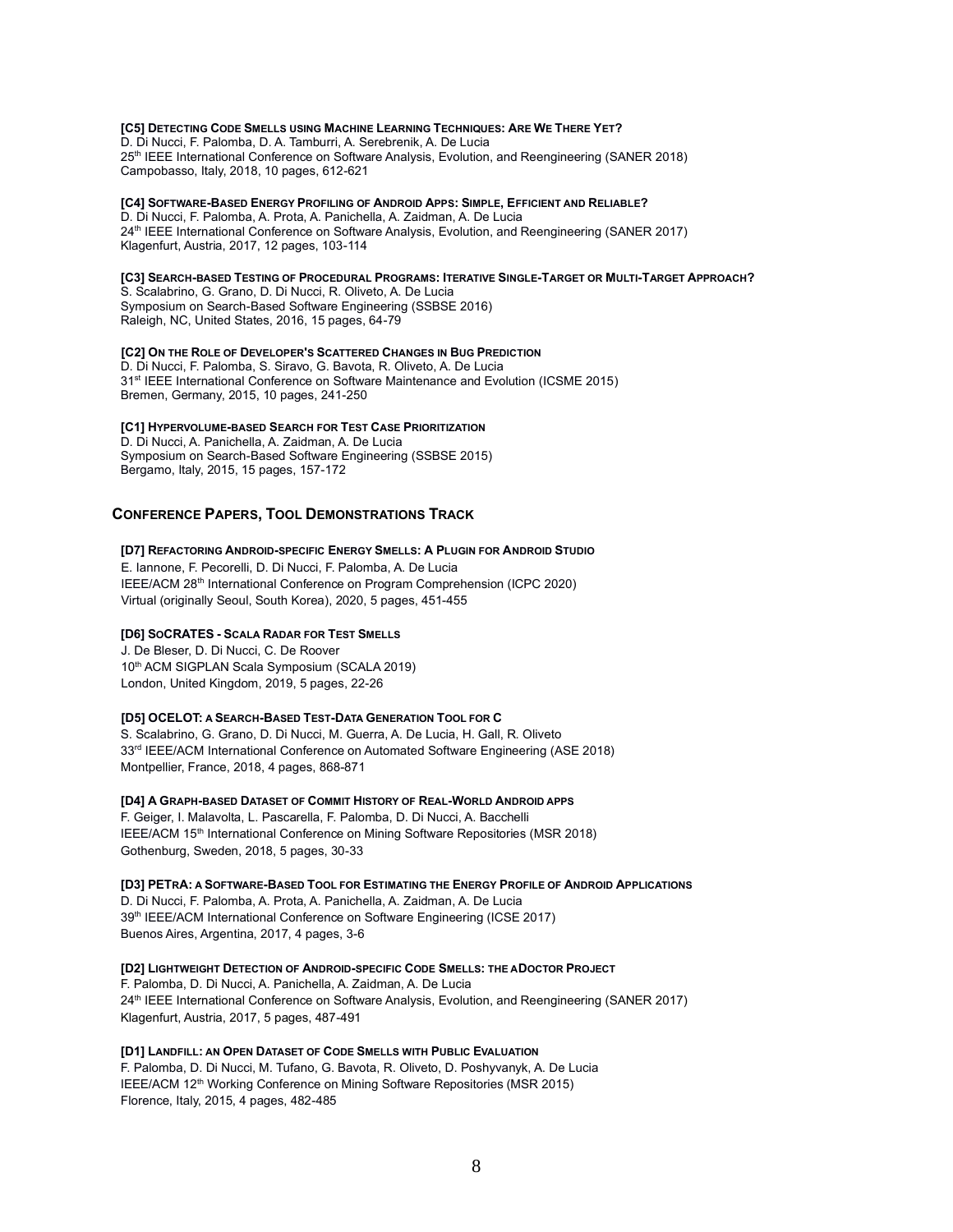### **CONFERENCE PAPERS, MISCELLANEOUS TRACKS**

#### **[M6] TOWARD AUTOMATED EXPLOIT GENERATION FOR KNOWN VULNERABILITIES IN OPEN-SOURCE LIBRARIES**

E. Iannone, D. Di Nucci, A. Sabetta, A. De Lucia 29<sup>th</sup> IEEE/ACM International Conference on Program Comprehension (ICPC 2021) Early Research Achievement Track, Virtual (originally Madrid, Spain), 2021, 5 pages, 396-400

#### [M5] THE MAKING OF ACCESSIBLE ANDROID APPLICATIONS: AN EMPIRICAL STUDY ON THE STATE OF THE PRACTICE

M. Di Gregorio, D. Di Nucci, F. Palomba, G. Vitiello 36<sup>th</sup> IEEE International Conference on Software Maintenance and Evolution (ICSME 2020) Registered Reports Track, Virtual (originally Melbourne, Australia), 2020, 5 pages, 857-861

#### **[M4] COUNTERTERRORISM FOR CYBER-PHYSICAL SPACES: A COMPUTER VISION APPROACH**

G. Cascavilla, J. Slabber, F. Palomba, D. Di Nucci, D. A. Tamburri, W.J. van den Heuvel International Conference on Advanced Visual Interfaces (AVI 2020) Short Paper, Ischia, Italy, 2020, 5 pages, 1-5

#### **[M3] QUALITY MANAGEMENT OF INFRASTRUCTURE CODE IN SERVERLESS COMPUTING: THE RADON APPROACH**

S. Dalla Palma, M. Garriga, D. Di Nucci, D. A. Tamburri, W.J. van den Heuvel 8<sup>th</sup> European Conference On Service-Oriented And Cloud Computing (ESOCC 2020) EU Projects Track, Virtual (originally Heraklion, Greece), 2020, 5 pages, to appear

#### **[M2] MINING PATTERNS IN SOURCE CODE USING TREE MINING ALGORITHMS**

H. Son Pham, S. Nijssen, K. Mens, D. Di Nucci, T. Molderez, C. De Roover, J. Fabry, V. Zaytsev. 22nd International Conference on Discovery Science (DS 2019) Short Paper, Split, Croatia, 2019, 10 pages, 471-480

#### **[M1] METHODS AND TOOLS FOR FOCUSING AND PRIORITIZING THE TESTING EFFORT**

D. Di Nucci 34<sup>th</sup> IEEE International Conference on Software Maintenance and Evolution (ICSME 2018) Doctoral Symposium Track, Madrid, Spain, 2018, 5 pages, 722-726

## **PUBLISHED WORKSHOP PAPERS**

#### [W9] DEEPIAC: DEEP LEARNING-BASED LINGUISTIC ANTI-PATTERN DETECTION FOR IAC

N. Borovits, I. Kumara, P. Krishnan, S. Dalla Palma, D. Di Nucci, F. Palomba, D. A. Tamburri, W.-J. van den Heuvel 4 th ACM SigSoft International Workshop on Machine Learning Techniques for Software Quality Evaluation (MaLTeSQuE 2020) Virtual (originally Sacramento, USA), 2020, 6 pages, 7-12

#### [W8] SINGLING THE ODD ONES OUT: A NOVELTY DETECTION APPROACH TO FIND DEFECTS IN INFRASTRUCTURE-AS-CODE

S. Dalla Palma, M. Mohammadi, D. Di Nucci, D. A. Tamburri 4 th ACM SigSoft International Workshop on Machine Learning Techniques for Software Quality Evaluation (MaLTeSQuE 2020) Virtual (originally Sacramento, USA), 2020, 6 pages, 31-36.

#### **[W7] ON THE ROLE OF DATA BALANCING FOR MACHINE LEARNING-BASED CODE SMELL DETECTION**

F. Pecorelli, D. Di Nucci, C. De Roover, A. De Lucia 3 rd ACM SigSoft International Workshop on Machine Learning Techniques for Software Quality Evaluation (MaLTeSQuE 2019) Tallinn, Estonia, 2019, 6 pages, 19-24

#### **[W6] A LANGUAGE-PARAMETRIC MODULAR FRAMEWORK FOR MINING IDIOMATIC CODE PATTERNS**

D. Di Nucci, H. Son Pham, J. Fabry, C. De Roover, K. Mens, T. Molderez, S. Nijssen and V. Zaytsev In Proceedings of the 12<sup>th</sup> Seminar Series on Advanced Techniques & Tools for Software Evolution (SATTOSE 2019) Bolzano, Italy, 2019

### **[W5] MINING EXTENSION POINT PATTERNS IN SCALA**

Y. Pacheco, J. De Bleser, T. Molderez, D. Di Nucci, W. De Meuter, C. De Roover 17<sup>th</sup> Belgium-Netherlands Software Evolution Workshop (BENEVOL 2018) Delft, The Netherlands, 2018, 5 pages, 16-20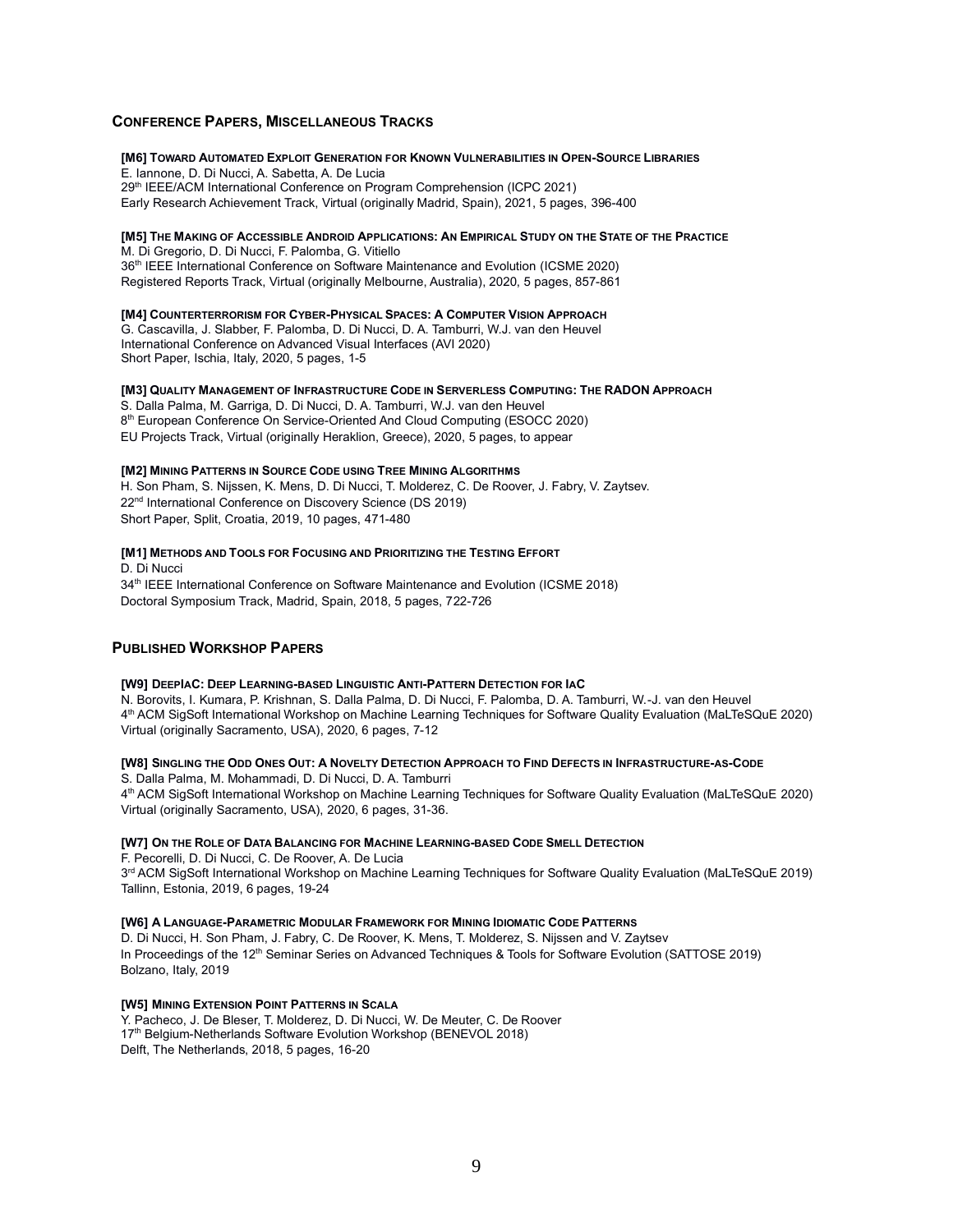## **[W4] OMNISCIENT DEVOPS ANALYTICS**

D. Tamburri, F. Palomba, D. Di Nucci, L. Di Giacomo 1<sup>st</sup> International Workshop on Software Engineering Aspects of Continuous Development and New Paradigms of Software Production and Deployment (DEVOPS 2018) Chateau de Villebrumier, France, 2018, 12 pages, 48-59

#### **[W3] EVALUATING THE ADAPTIVE SELECTION OF CLASSIFIERS FOR CROSS-PROJECT BUG PREDICTION**

D. Di Nucci, F. Palomba, A. De Lucia 6<sup>th</sup> International Workshop on Realizing Artificial Intelligence Synergies in Software Engineering (RAISE 2018) Gothenburg, Sweden, 2018, 7 pages, 48-54

#### **[W2] THE ROLE OF META-LEARNERS IN THE ADAPTIVE SELECTION OF CLASSIFIERS**

D. Di Nucci, A. De Lucia 2 nd Workshop on Machine Learning Techniques for Software Quality Evaluation (MaLTeSQuE 2018) Campobasso, Italy, 2018, 6 pages, 7-12

## [W1] ON THE DIFFUSION OF TEST SMELLS IN AUTOMATICALLY GENERATED TEST CODE: AN EMPIRICAL STUDY

F. Palomba, D. Di Nucci, A. Panichella, R. Oliveto, A. De Lucia 9<sup>th</sup> International Workshop on Search-Based Software Testing (SBST 2016) Austin, TX, United States, 2016, 10 pages, 5-14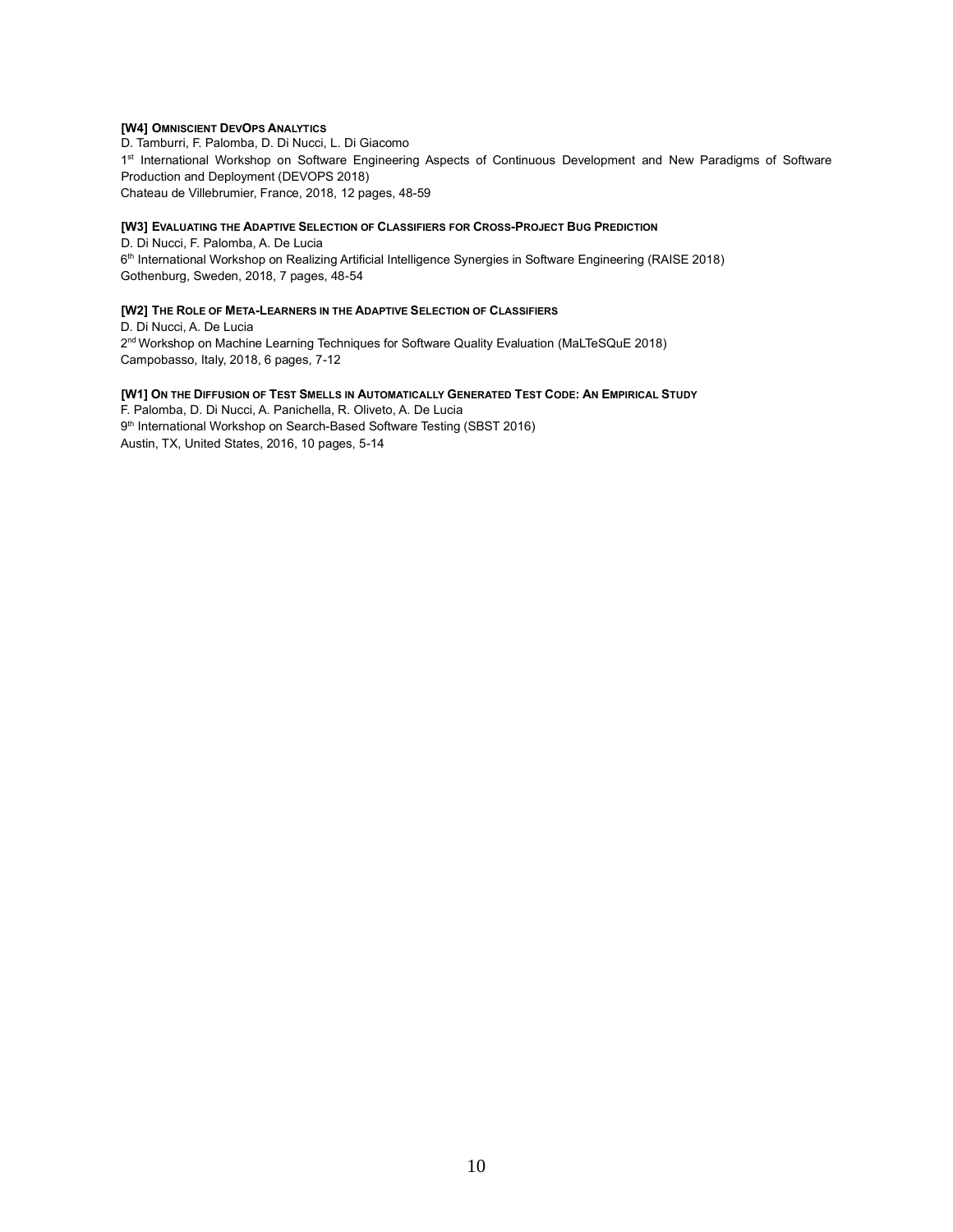## **PROFESSIONAL SERVICES TO THE SCIENTIFIC COMMUNITY**

## **EDITORIAL BOARD MEMBER OF INTERNATIONAL JOURNALS AND BLOG**

| <b>05/2021 - CURRENT</b> | Elsevier Science of Computer Programming (SCICO)                                                                                       |
|--------------------------|----------------------------------------------------------------------------------------------------------------------------------------|
| 03/2021 - CURRENT        | Elsevier Journal of Systems and Software (JSS)                                                                                         |
| 05/2020 - CURRENT        | <b>IEEE Software Initiatives Team</b>                                                                                                  |
| 01/2019 - CURRENT        | <b>IEEE Software Blog</b>                                                                                                              |
| 09/2020                  | Guest Editor for Elsevier Science of Computer Programming (SCICO) for the Special Issue on "Software<br>Health of Software Ecosystems" |

## **ORGANIZATION OF SCIENTIFIC EVENTS**

| 2021 | <b>CO-ORGANIZER</b><br>20th Belgium-Netherlands Software Evolution Workshop (BENEVOL)<br>Virtual (originally 's-Hertogenbosch, The Netherlands) |
|------|-------------------------------------------------------------------------------------------------------------------------------------------------|
|      | <b>TOOL DEMO CO-CHAIR</b><br>29th IEEE/ACM International Conference on Program Comprehension (ICPC)<br>Virtual (originally Madrid, Spain)       |
| 2020 | <b>CO-ORGANIZER</b><br>3rd International Workshop on Software Health (SoHeal)<br>Virtual (originally Seoul, South Korea)                        |
|      | <b>PUBLICITY CO-CHAIR</b><br>28th IEEE/ACM International Conference on Program Comprehension (ICPC)<br>Virtual (originally Seoul, South Korea)  |
| 2019 | <b>CO-ORGANIZER</b><br>18th Belgium-Netherlands Software Evolution Workshop (BENEVOL)<br>Brussels, Belgium                                      |
| 2017 | <b>SCIENTIFIC SECRETARIAT</b><br>13 <sup>th</sup> International Summer School on Software Engineering (ISSSE)<br>University of Salerno, Italy   |
| 2016 | <b>SCIENTIFIC SECRETARIAT</b><br>12 <sup>th</sup> International Summer School on Software Engineering (ISSSE)<br>University of Salerno, Italy   |
|      | PROGRAM COMMITTEE MEMBER OF INTERNATIONAL CONFERENCES                                                                                           |
| 2023 | 45th IEEE/ACM International Conference on Software Engineering (ICSE)<br>Software Engineering in Practice Track                                 |
|      | 30 <sup>th</sup> IEEE International Conference on Software Analysis, Evolution, and Reengineering (SANER)<br><b>Research Track</b>              |
|      |                                                                                                                                                 |

**2022** 38<sup>th</sup> IEEE International Conference on Software Maintenance and Evolution (ICSME) Tool Demo Track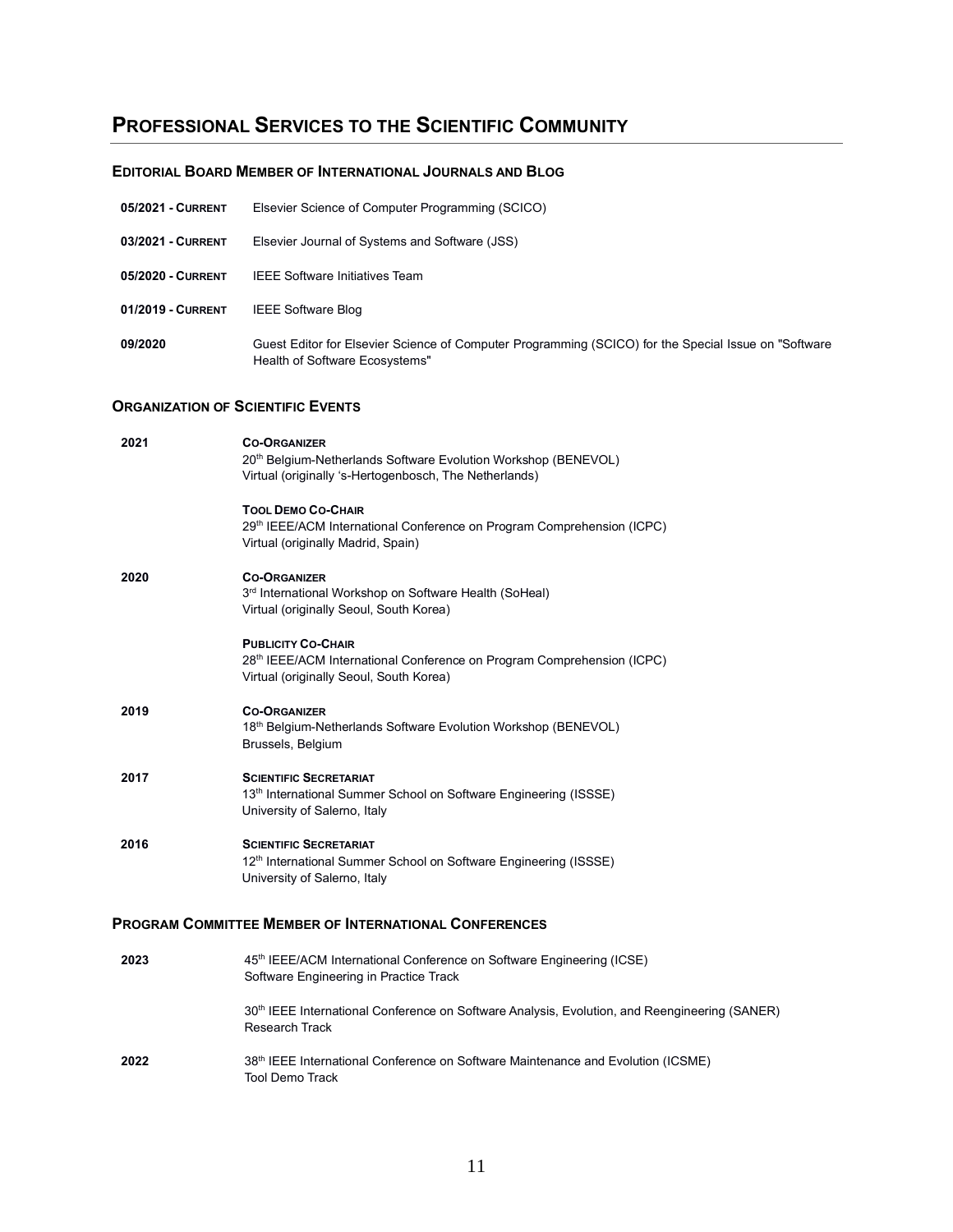|      | 22 <sup>nd</sup> IEEE International Working Conference on Source Code Analysis and Manipulation (SCAM)<br>Research Track                                                             |
|------|--------------------------------------------------------------------------------------------------------------------------------------------------------------------------------------|
|      | 44 <sup>th</sup> IEEE/ACM International Conference on Software Engineering (ICSE)<br><b>Student Research Competition Track</b>                                                       |
|      | 30 <sup>th</sup> International Conference on Program Comprehension (ICPC)<br>Research Track                                                                                          |
|      | 9th IEEE/ACM International Conference on Mobile Software Engineering and Systems (MOBILESoft)<br><b>Technical Papers Track</b>                                                       |
|      | 19th IEEE/ACM International Conference on Mining Software Repositories (MSR)<br>Technical Papers Track, Registered Report Track                                                      |
|      | 9 <sup>th</sup> European Conference on Service-Oriented and Cloud Computing (ESOCC)<br>Project Track                                                                                 |
|      | 29th IEEE International Conference on Software Analysis, Evolution, and Reengineering (SANER)<br>Research Track                                                                      |
| 2021 | 21 <sup>st</sup> IEEE International Working Conference on Source Code Analysis and Manipulation (SCAM)<br>Research Track, Artifact Evaluation Track                                  |
|      | 37 <sup>th</sup> IEEE International Conference on Software Maintenance and Evolution (ICSME)<br>Tool Demo Track, Artifact Evaluation Track                                           |
|      | 8 <sup>th</sup> IEEE/ACM International Conference on Mobile Software Engineering and Systems (MOBILESoft)<br><b>Technical Papers Track</b>                                           |
|      | 28th IEEE International Conference on Software Analysis, Evolution, and Reengineering (SANER)<br>Research Track, Reproducibility Studies and Negative Results Track, Tool Demo Track |
| 2020 | 20 <sup>th</sup> IEEE International Working Conference on Source Code Analysis and Manipulation (SCAM)<br>New Ideas and Emerging Results Track                                       |
|      | 28 <sup>th</sup> ACM Joint European Software Engineering Conference and Symposium on the Foundations of<br>Software Engineering (ESEC/FSE)<br><b>Tool Demo Track</b>                 |
|      | 35th IEEE/ACM International Conference on Automated Software Engineering (ASE)<br>Late Breaking Results Track                                                                        |
|      | 46th Euromicro Conference on Software Engineering and Advanced Applications (SEAA)<br><b>Journal First Track</b>                                                                     |
|      | 28 <sup>th</sup> International Conference on Program Comprehension (ICPC)<br>Research Track                                                                                          |
|      | 27th IEEE International Conference on Software Analysis, Evolution, and Reengineering (SANER)<br>Research Track, Journal First Track, Tool Demo Track                                |
| 2019 | 35th IEEE International Conference on Software Maintenance and Evolution (ICSME)<br><b>Tool Demo Track</b>                                                                           |
|      | 27th ACM Joint European Software Engineering Conference and Symposium on the Foundations of<br>Software Engineering (ESEC/FSE)<br><b>Artefact Evaluation Track</b>                   |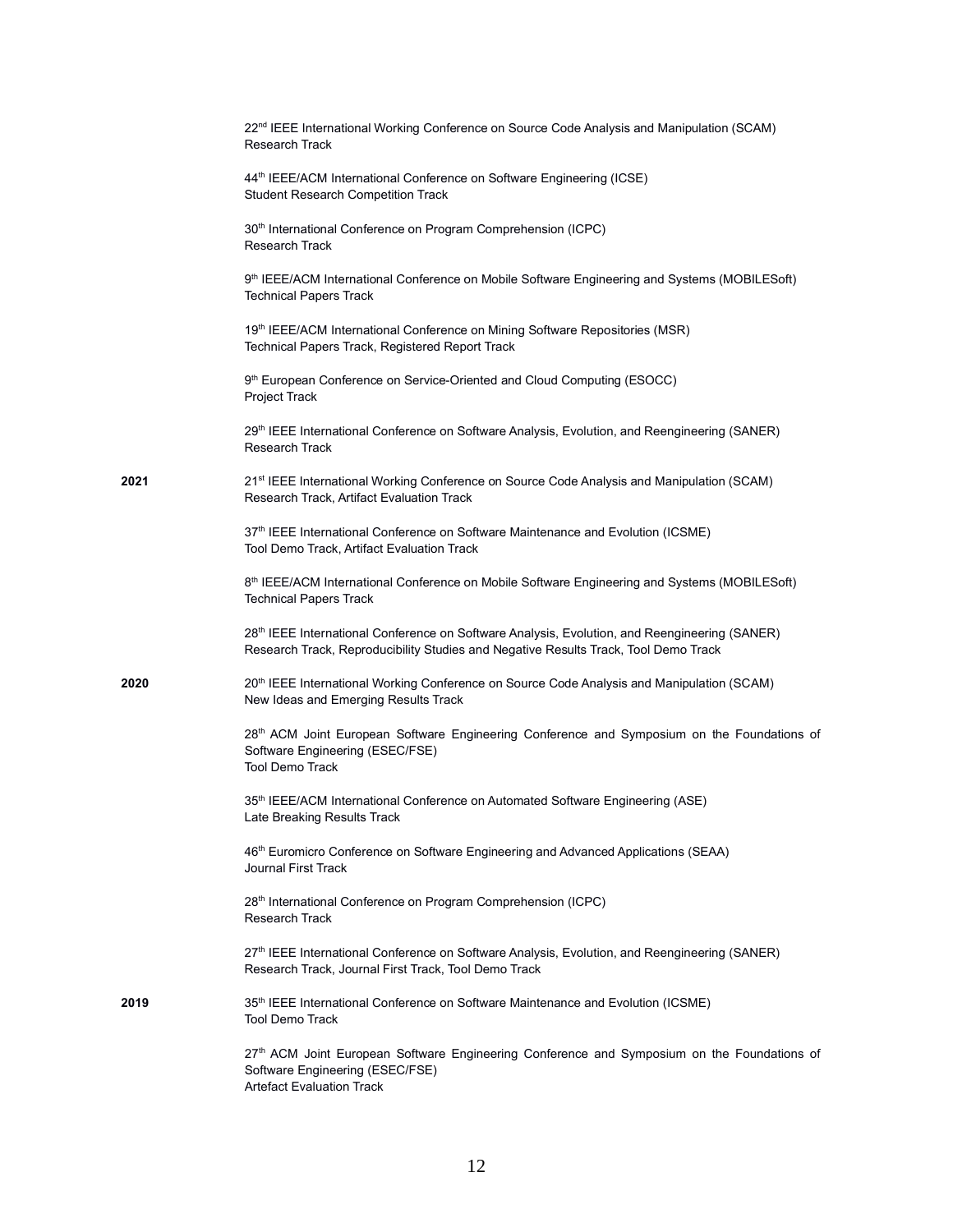6<sup>th</sup> IEEE/ACM International Conference on Mobile Software Engineering and Systems (MOBILESoft) Student Research Competition 2018 34<sup>th</sup> IEEE International Conference on Software Maintenance and Evolution (ICSME) Tool Demo Track 5<sup>th</sup> IEEE/ACM International Conference on Mobile Software Engineering and Systems (MOBILESoft) Student Research Competition

## **PROGRAM COMMITTEE MEMBER OF INTERNATIONAL WORKSHOPS**

| 2022 | 1 <sup>st</sup> International Workshop on the Foundations of Infrastructure Specification and Testing (FIST)      |
|------|-------------------------------------------------------------------------------------------------------------------|
| 2021 | 5 <sup>th</sup> International Workshop on Machine Learning Techniques for Software Quality Evaluation (MaLTeSQuE) |
|      | 4th International Workshop on Software Health (SoHeal)                                                            |
| 2020 | 19th Belgium-Netherlands Software Evolution Workshop (BENEVOL)                                                    |
|      | 4th International Workshop on Machine Learning Techniques for Software Quality Evaluation (MaLTeSQuE)             |
| 2019 | 2 <sup>nd</sup> International Workshop on Cloud-Native Applications Design and Experience (CNAX)                  |
|      | 3 <sup>rd</sup> International Workshop on Machine Learning Techniques for Software Quality Evaluation (MaLTeSQuE) |
| 2018 | 1 <sup>st</sup> International Workshop on Cloud-Native Applications Design and Experience (CNAX)                  |
|      | 2 <sup>nd</sup> Workshop on Machine Learning Techniques for Software Quality Evaluation (MaLTeSQuE)               |

## **REVIEWER FOR INTERNATIONAL JOURNALS AND CONFERENCES**

| <b>INTERNATIONAL</b><br><b>JOURNALS</b>    | <b>Empirical Software Engineering - Springer</b><br><b>IEEE Access - IEEE</b><br><b>IEEE Software - IEEE</b><br>IET Software - Institution of Engineering and Technology<br>Information and Software Technology - Elsevier<br>Journal of Software: Evolution and Process - Wiley<br>Journal of Systems and Software - Elsevier<br>Science of Computer Programming - Elsevier<br>Software Quality Journal - Springer<br>Transactions on Software Engineering - IEEE<br>Transactions on Software Engineering and Methodology - ACM                                                                                                                                                                                                                                           |
|--------------------------------------------|----------------------------------------------------------------------------------------------------------------------------------------------------------------------------------------------------------------------------------------------------------------------------------------------------------------------------------------------------------------------------------------------------------------------------------------------------------------------------------------------------------------------------------------------------------------------------------------------------------------------------------------------------------------------------------------------------------------------------------------------------------------------------|
| <b>INTERNATIONAL</b><br><b>CONFERENCES</b> | IEEE International Conference on Software Maintenance and Evolution: 2022, 2020, 2019, 2018, 2016 (New<br>Ideas and Emerging Results Track)<br>Innovations in Software Engineering Conference: 2022<br>IEEE International Conference on Program Comprehension: 2021, 2019, 2016<br>International Conference on Evaluation and Assessment in Software Engineering: 2020<br>IEEE International Conference on Software Analysis, Evolution, and Reengineering: 2018, 2017<br>International Conference on Business Information Systems: 2016, 2015<br>International Conference on Distributed Multimedia Systems: 2016, 2015<br>International Conference on Enterprise Information Systems: 2017, 2016, 2015<br>International Conference on Mining Software Repositories: 2019 |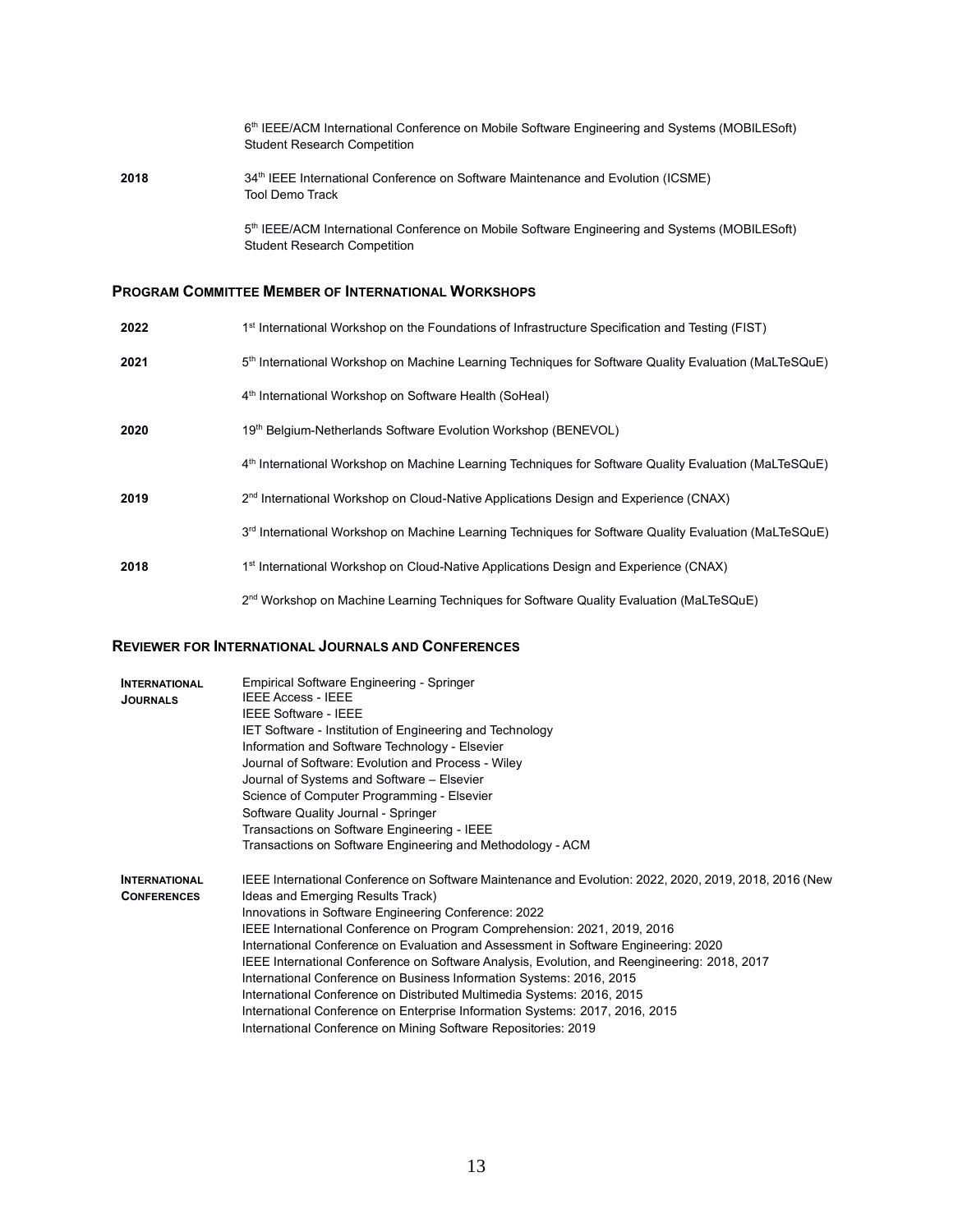## **INVITED TALKS**

| 2021                     | [T10] CODE SMELL DETECTION: THE ECSTASY OF MACHINE LEARNING<br>Utrecht University, Utrecht, October 6th, 2021                                                                            |
|--------------------------|------------------------------------------------------------------------------------------------------------------------------------------------------------------------------------------|
|                          | [T9] MACHINE LEARNING FOR SOFTWARE ENGINEERING: THE GOOD, THE BAD, AND THE UGLY<br>University of Milano Bicocca, Virtual, July 7 <sup>th</sup> , 2021                                    |
|                          | [T8] IMPROVING ENERGY EFFICIENCY OF MOBILE APPLICATIONS IN THE INTERNET OF THINGS<br>Summer School on IoT, University of Salerno, Virtual, April 9th, 2021                               |
| 2020                     | [T7] MACHINE LEARNING FOR SOFTWARE ENGINEERING: THE GOOD, THE BAD, AND THE UGLY<br>Eindhoven University of Technology, Virtual, December 10th, 2020                                      |
|                          | [T6] IMPROVING ENERGY EFFICIENCY OF MOBILE APPLICATIONS IN THE INTERNET OF THINGS<br>Summer School on IoT, University of Salerno, Virtual, June 3rd, 2020                                |
|                          | [T5] DEFECT PREDICTION: USING MACHINE LEARNING FOR FOCUSING THE TESTING EFFORT<br>University of Salerno, Virtual, March 25 <sup>th</sup> , 2020                                          |
| 2019                     | [T4] MINING SOURCE CODE^3: MINING IDIOMS, USAGES, AND EDITS<br>FOSDEM, Brussels, Belgium, February 3rd, 2019                                                                             |
| 2018                     | [T3] DEFECT PREDICTION: USING MACHINE LEARNING FOR FOCUSING THE TESTING EFFORT<br>Jheronimus Academy of Data Science, 's-Hertogenbosch, The Netherlands, March 9th, 2018                 |
| 2017                     | [T2] DEFECT PREDICTION: USING MACHINE LEARNING FOR FOCUSING THE TESTING EFFORT<br>Jheronimus Academy of Data Science, 's-Hertogenbosch, The Netherlands, December 5 <sup>th</sup> , 2017 |
|                          | [T1] DIAGNOSE AND DETECT ENERGY FLAWS OF ANDROID APPS<br>Vrije Universiteit Brussel, Brussels, Belgium. March 23rd, 2017                                                                 |
| <b>MEMBERSHIPS</b>       |                                                                                                                                                                                          |
| 04/2021 - CURRENT        | MEMBER-AT-LARGE OF THE IEEE CONFERENCE ACTIVITIES COMMITTEE (CAC)                                                                                                                        |
| <b>11/2020 - CURRENT</b> | CO-LEADER OF THE OASIS TOSCA EMERGING COMPUTE PLATFORMS AD-HOC                                                                                                                           |
| 01/2020 - CURRENT        | <b>MEMBER OF THE OASIS TOSCA TECHNICAL COMMITTEE</b>                                                                                                                                     |
| <b>AWARDS</b>            |                                                                                                                                                                                          |
| 2022                     | <b>BEST REVIEWER AWARD 2021</b><br>Journal of Systems and Software (JSS), Elsevier                                                                                                       |
| 2021                     | <b>DISTINGUISHED REVIEWER AWARD 2020</b><br>Transactions on Software Engineering and Methodologies (TOSEM), ACM                                                                          |
|                          | <b>BEST REVIEWER AWARD 2020</b><br>Journal of Systems and Software (JSS), Elsevier                                                                                                       |
| 2020                     | <b>BEST REVIEWER AWARD 2019</b><br>Journal of Systems and Software (JSS), Elsevier                                                                                                       |
| 2017                     | <b>NSF TRAVEL SUPPORT</b><br>Symposium on Search-Based Software Engineering (SSBSE), Raleigh, NC, United States                                                                          |